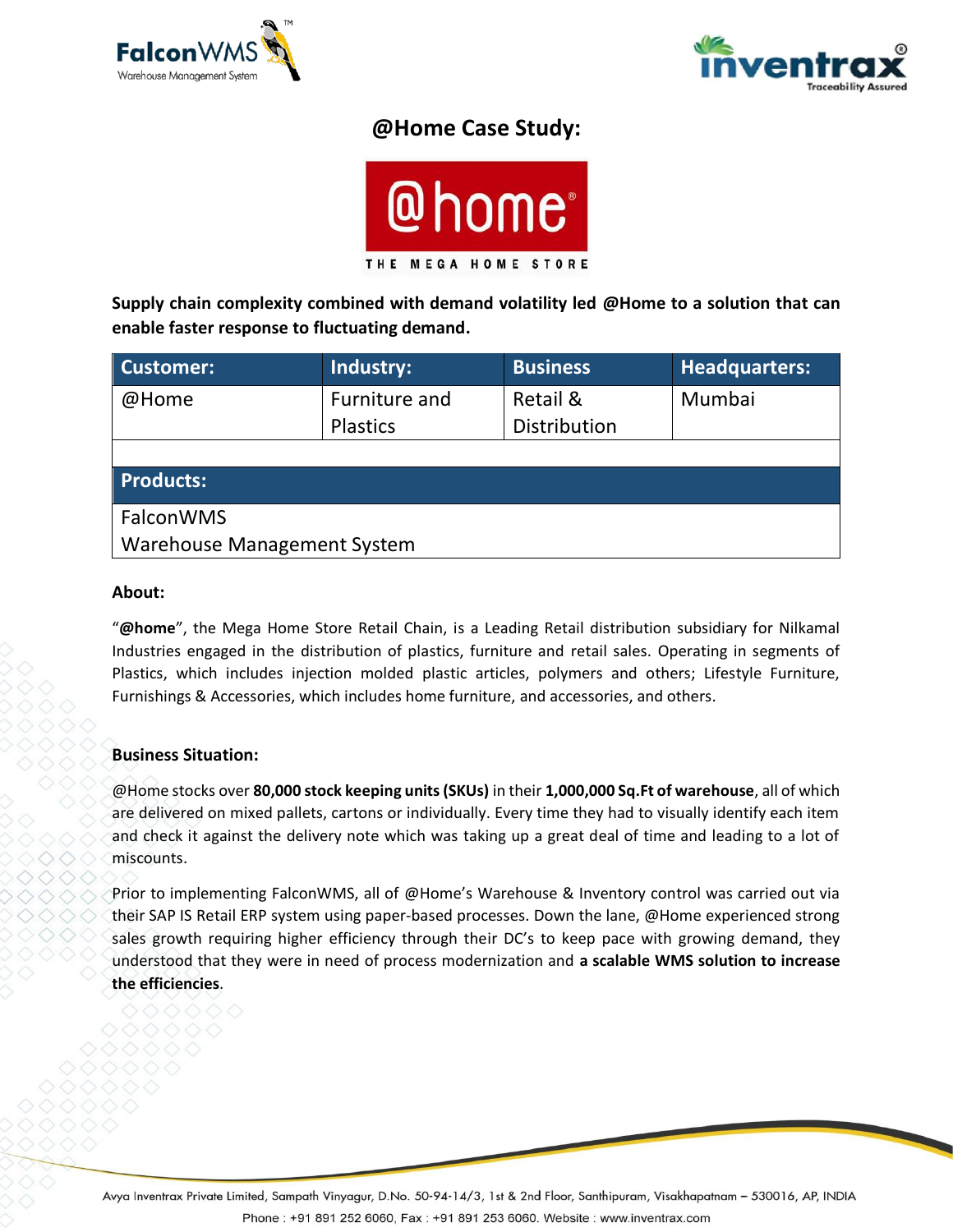



## **Key Challenges**

Prior to implementing FalconWMS, @Home has faced with key challenges including

- **Inventory Accuracy**
- **Space Optimization**
- Poor Operator Performance
- **Order Consolidations**
- Obsolete Dispatch Mechanisms
- Unavailability of real time data

## **The Solution**

Since they were growing so quickly as a business, they needed a warehouse management system that could help them scale up and cope with the demand while maintaining great customer service and most importantly that the WMS system could easily integrate with their existing IT environment.

FalconWMS has become the warehouse management system that was able to provide just all of that @Home selected FalconWMS for its flexibility to support their dynamic business model and commitment to continuous improvement.

## **Solution Provided:**

Inventrax implemented FalconWMS with **two major goals to streamline operations and increase overall productivity**, with focus on order flexibility, picking efficiencies and faster conveyor transactions.

- **Real Time Integration with dual SAP Landscapes (SAP R3 and SAP Retail)**
- **Enhanced operations with complete end-to-end visibility**
- **Adaptable workflow mechanism built for continuous process improvements**
- **Tightly coupled integration with Conveyors, Sorters and other ADC systems**
- **Pick routes tailored to unique order profiles Increased Productivity**
- **Real time analytics and KPI's to create additional supply chain opportunities**

## **Benefits Delivered:**

Today, the @Home DC warehouse in Uran, Mumbai. Operates as a state-of-the-art with automated conveyor, and sorters integrated to the WMS. In the first thirty days after going live, @Home performed more configuration changes with major process optimizations led to benefits like

- **Better Warehouse space utilization**
- **Rapid, dynamic user-control configuration changes**
- **Increased speed of automated conveyor processing**
- **Reduced operational and labor costs**
- **Automated Vehicle Load Planning**
- **Improved Quality kitting**
- **Product and lot # tracking**

Avya Inventrax Private Limited, Sampath Vinyagur, D.No. 50-94-14/3, 1st & 2nd Floor, Santhipuram, Visakhapatnam - 530016, AP, INDIA Phone: +91 891 252 6060, Fax: +91 891 253 6060. Website: www.inventrax.com